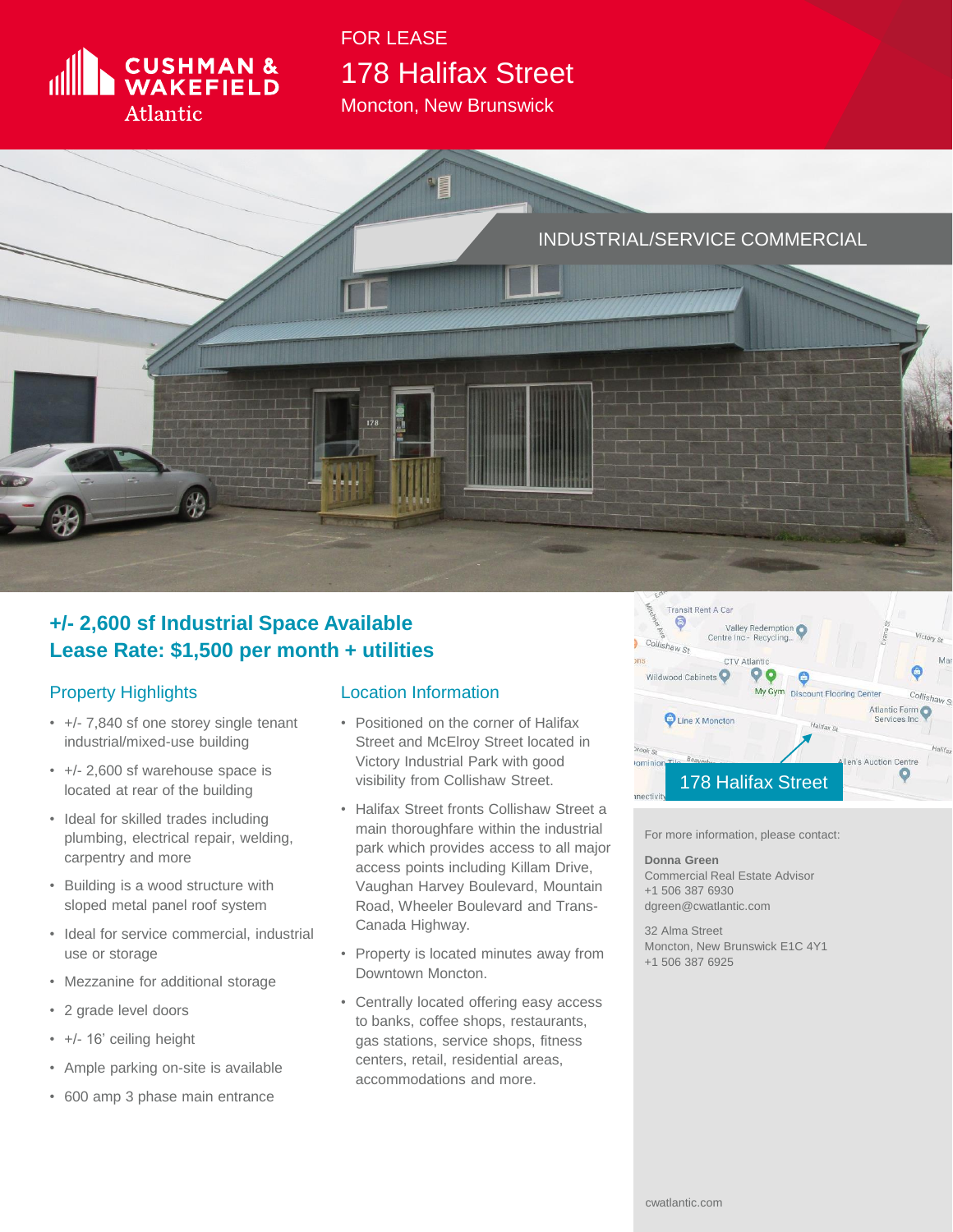

178 Halifax Street Moncton, New Brunswick FOR LEASE

DESCRIPTION TO A 1979

| <b>Property Details</b> |                                      |
|-------------------------|--------------------------------------|
| Owner                   | <b>Dock Equities Limited</b>         |
| <b>PID</b>              | 70278601                             |
| <b>PAN</b>              | 01905504                             |
| <b>Building Size</b>    | $+/- 7.840$ sf                       |
| Lot Size                | $+/- 20,646$ sf                      |
| Zoning                  | <b>VIP - Victory Industrial Park</b> |
| Parking                 | On-site                              |

| <b>Building Details</b> |                                         |
|-------------------------|-----------------------------------------|
| <b>Year Built</b>       | $+/- 1945$                              |
| <b>Structure</b>        | Wood                                    |
| Roof                    | Sloped metal panel roof system          |
| Windows                 | Single glaze, aluminum framed           |
| Exterior                | Prefinished metal vertical siding panel |
| Heating                 | Oil-fired furnace                       |
| Electrical              | 600 amp 3 phase main entrance           |

Cushman & Wakefield Atlantic Copyright 2020. No warranty or representation, express or implied, is made to the accuracy or completeness of the information contained herein, and same<br>is submitted subject to errors, omission applicable, we make no representation as to the condition of the property (or properties) in question.